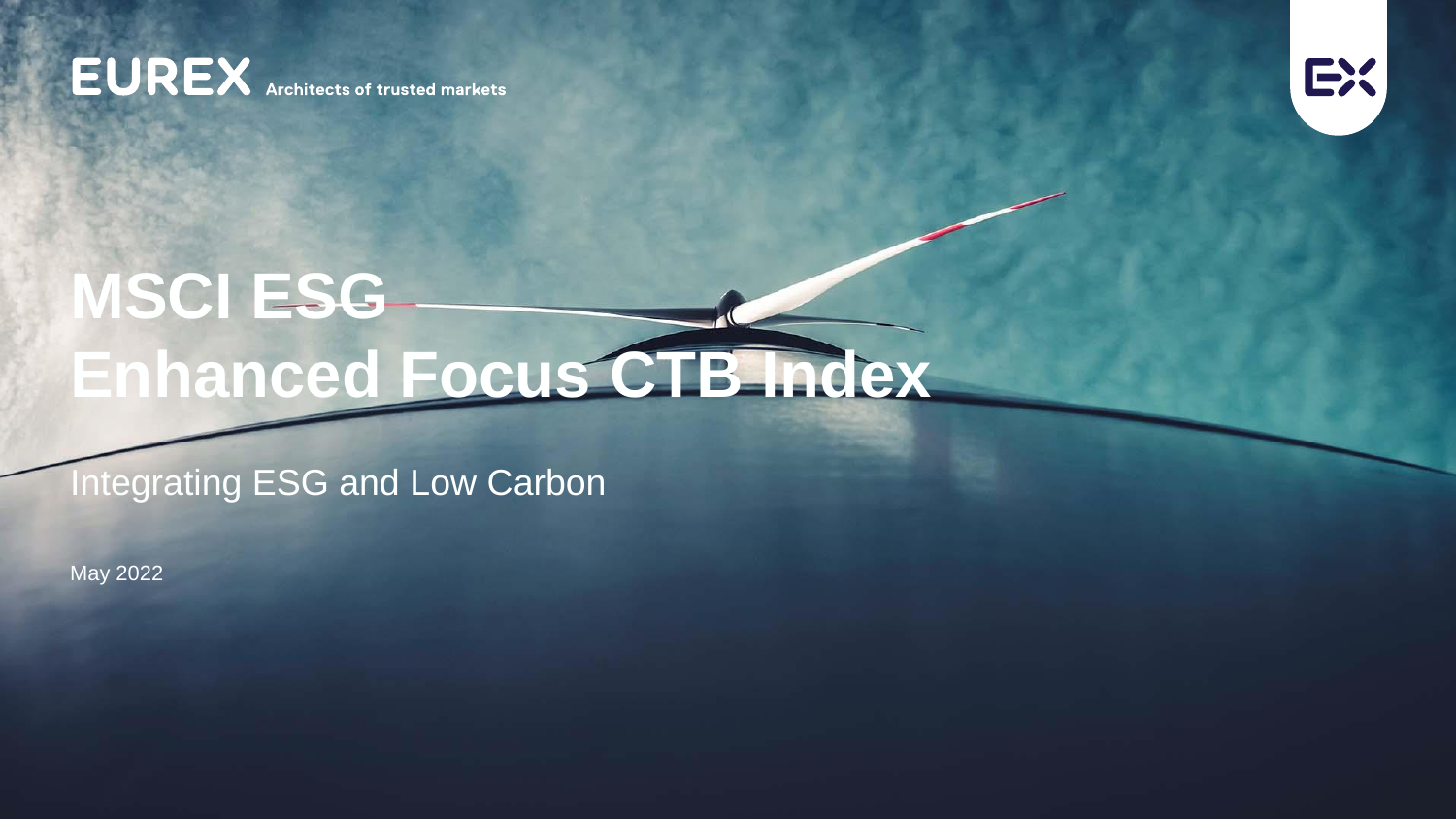# **Eurex product coverage**

ESG index methodologies and principles

|                                                                                                                             | <b>Methodology</b>                                                         | <b>Principles</b>                                                                                                                                                                     | <b>Product coverage</b>                                                                                                                      |  |  |  |  |  |  |  |  |  |
|-----------------------------------------------------------------------------------------------------------------------------|----------------------------------------------------------------------------|---------------------------------------------------------------------------------------------------------------------------------------------------------------------------------------|----------------------------------------------------------------------------------------------------------------------------------------------|--|--|--|--|--|--|--|--|--|
| $\blacktriangledown$<br>Phase<br><b>SG Investment Approaches</b><br>$\mathbf{N}$<br>Phase<br>ш                              | <b>Negative Screening</b>                                                  | Excluding companies based on controversial product<br>involvements, like tobacco, weapons                                                                                             | STOXX Europe 600 ESG-X futures / options<br>STOXX USA 500 ESG-X futures                                                                      |  |  |  |  |  |  |  |  |  |
|                                                                                                                             | <b>Norms-Based Screening</b>                                               | Excluding companies of the benchmark index based on<br>breaches of UN Global Compact principles                                                                                       | <b>MSCI ESG Screened futures (6 Regions)</b><br><b>Bloomberg MSCI Euro Corporate SRI Index</b>                                               |  |  |  |  |  |  |  |  |  |
|                                                                                                                             | <b>ESG Integration</b>                                                     | Incorporating ESG scores to enhance the risk-return<br>profile of a benchmark index                                                                                                   | EURO STOXX 50 Low Carbon futures,<br>E<br><b>STOXX Europe Climate Impact futures</b><br>STOXX Erp Leaders Select futures / options           |  |  |  |  |  |  |  |  |  |
|                                                                                                                             | <b>Positive Screening</b>                                                  | Inclusion of companies that show (relatively) the best<br>performance on ESG (by sector)                                                                                              | DAX 50 ESG futures / options<br>EURO STOXX 50 ESG futures / options                                                                          |  |  |  |  |  |  |  |  |  |
|                                                                                                                             | <b>Green Bond Investing</b>                                                | Active selection of green bonds according to the criteria set out<br>by MSCI ESG research and Green Bond Principles                                                                   | <b>MSCI ESG Enhanced Focus CTB futures</b><br><b>Bloomberg MSCI Global Green Bond Index</b>                                                  |  |  |  |  |  |  |  |  |  |
| က<br><b>Phase</b>                                                                                                           | <b>SRI</b><br>(Socially Responsible Investment)<br><b>Impact Investing</b> | Investment strategy that considers both financial return<br>and social/environmental good<br>Investments focused on companies aiming to solve<br>sustainable development goals (SDGs) | <b>SRI</b> future<br>Factors<br>Climate Transition (CTB) / Paris-<br>E<br>aligned (PAB) Benchmark futures<br>Е<br>Climate Change ESG futures |  |  |  |  |  |  |  |  |  |
| <b>FIXED INCOME</b><br>New: Launch of Weekly and Month-end Options on October 18th 2021<br>$E =$ Environmental<br>Evaluated |                                                                            |                                                                                                                                                                                       |                                                                                                                                              |  |  |  |  |  |  |  |  |  |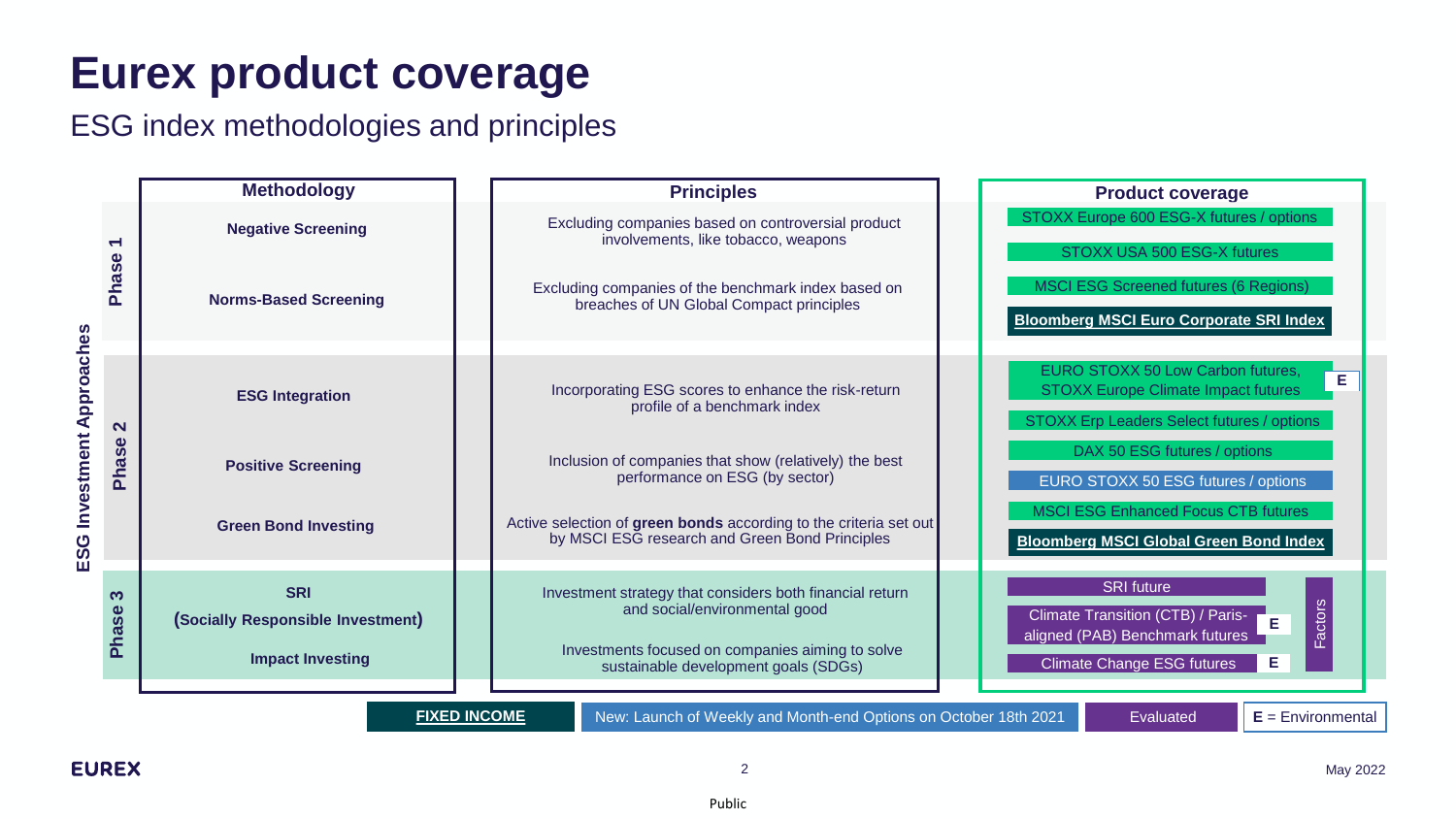### **Eurex: The Global Home of MSCI Derivatives**

**No. 1** by Open Interest with 53.1% market share **No. 2**  $\sum$ by Trading volumes with 26% market share

**2022 Traded Volume**  EUR 456 Billion 9,532,320 contracts

CAGR 2016 – 2022: **33%**

**Open Interest** EUR 139 Billion 2.92 million contracts

CAGR 2016 – 2022: **28%**

#### **Evolution of Notional Volume and Notional Open Interest**



### **Open Interest for top MSCI Products**



- *Open Interest Market Share as of Mar 2022, Source: FIA*

- *Open interest as of May 30, 2022*

- *Statistics do not include Open Interest and Traded Volumes for MSCI ESG & Dividend Products*

Notional Volume in Millions (EUR)

Notional Open Interest in Millions (EUR)

Notional Open Interest in Millions (EUR)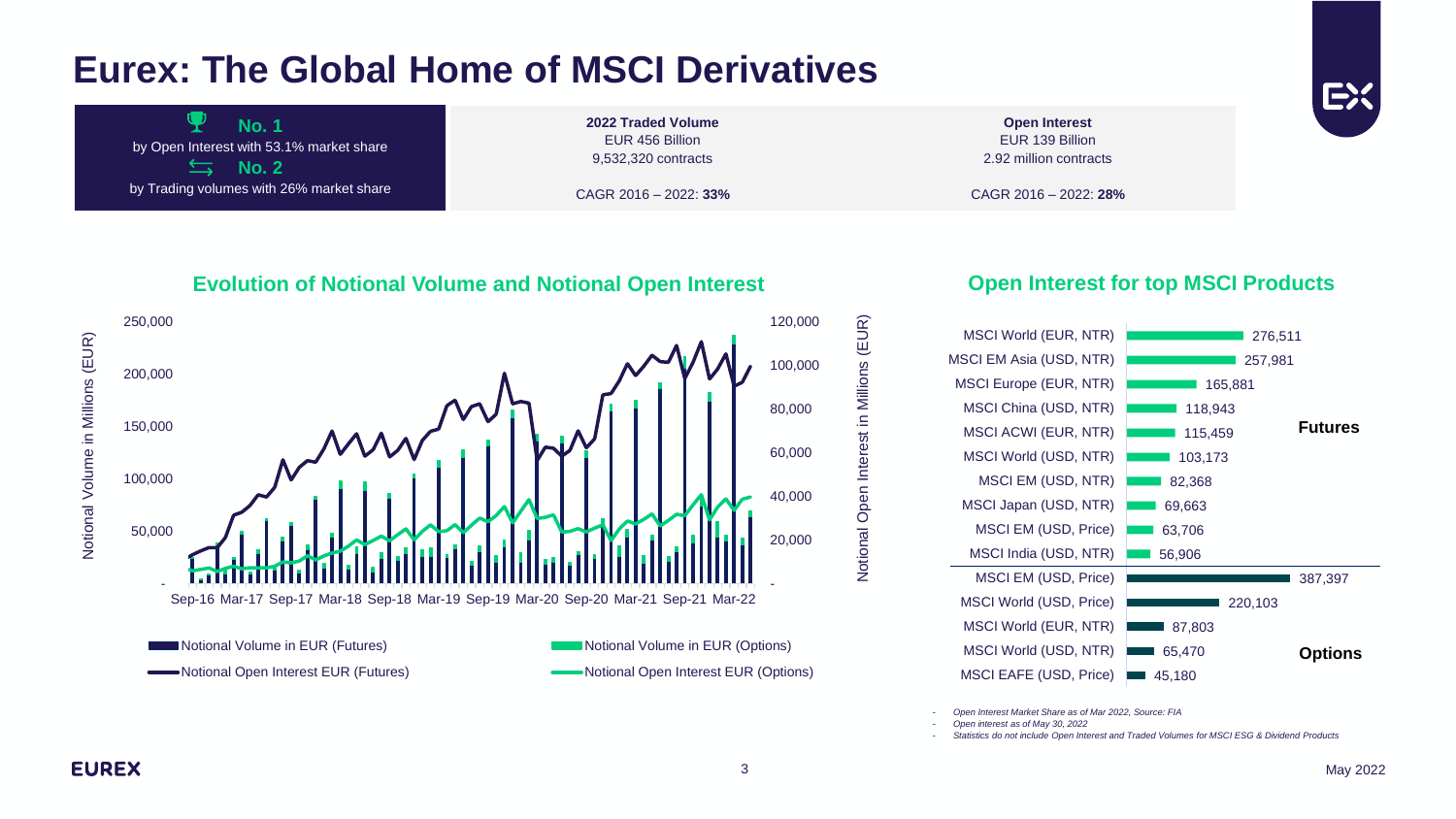# **ESG Enhanced Focus Index CTB Methodology**

| <b>Universe</b>                                    | <b>Weighting</b>                                                  | <b>Selection</b>                                      |  |  |  |  |  |  |  |  |  |
|----------------------------------------------------|-------------------------------------------------------------------|-------------------------------------------------------|--|--|--|--|--|--|--|--|--|
| - MSCI World Index                                 | Sector/country weights are constrained to +/-5%                   | Through an optimization process that aims to maximize |  |  |  |  |  |  |  |  |  |
| - MSCI Europe Index                                | from the sector/country weights of the Parent Index <sup>1)</sup> | exposure to ESG factors for a target tracking error   |  |  |  |  |  |  |  |  |  |
| - MSCI USA Index                                   | Security weight in proportion to the Parent Index <sup>2)</sup>   | budget and incorporate the minimum standards of the   |  |  |  |  |  |  |  |  |  |
| - MSCI EM Index                                    | <b>Maintenance</b>                                                | EU Climate Transition Benchmark (CTB).                |  |  |  |  |  |  |  |  |  |
| - MSCI Japan Index                                 | Quarterly rebalancing and review                                  | <b>Index Type Net Total return</b>                    |  |  |  |  |  |  |  |  |  |
| Key characteristics of parent index are maintained |                                                                   |                                                       |  |  |  |  |  |  |  |  |  |

- **Tracking Error Constraint3)**
- **Minimum Constituent Weight: Constituent weight in the Screened Parent**
- **Targeted Carbon Emission:**
	- Reduce the weighted average greenhouse gas intensity by 30% and by 7% on an annualized basis
	- Reduce the weighted average potential emissions intensity by 30%
	- Have at least **equivalent ratio of weighted average "Green Revenues"** to weighted average **"Fossil Fuels-based Revenues"** as that of the underlying investment universe
	- **Increase the weight of companies with credible carbon reduction targets**  through the weighting scheme.
	- Be **sector-diversified** and **target companies** with high ESG ratings in each sector.

**Target:** Maximize exposure to positive environmental, social and governance factors while maintaining risk and return characteristics similar to parent index



**Exclusion Criteria** (more details next slide)

- **■** Involvement with:
	- Thermal coal and unconventional oil and gas extraction
	- Weapons (controversial, nuclear weapons, civilian firearms, conventional weapons)
	- **Tobacco**
- Non-compliance with the United Nations Global Compact principles
- **ESG Controversity Score = 0 (, Red Flag')** Environment Controverstiy Score = 0 or  $1^{4}$ )
- **Additional** 
	- Turnover cap of 10% for SAIR and 5% for QIR
- 1) For countries with less than 2.5% weight in the Parent Index, the upper bound of country weight in the MSCI ESG Enhanced Focus CTB Index is set at three times of the country's weight in the Parent Index.
- 2) Minimum(Security Weight in the Screened Parent +2%, 3 times Security Weight in the Screened Parent), Maximum(Minimum Security Weight in Screened Parent, 0.5 times Security Weight in the Screened Parent)

3) Subject to a predicted tracking error target (0.75% for World, USA, Japan, Europe and 1.0% for EM ) 4) MSCI ESG Controversies - <https://www.msci.com/documents/10199/acbe7c8a-a4e4-49de-9cf8-5e957245b86b>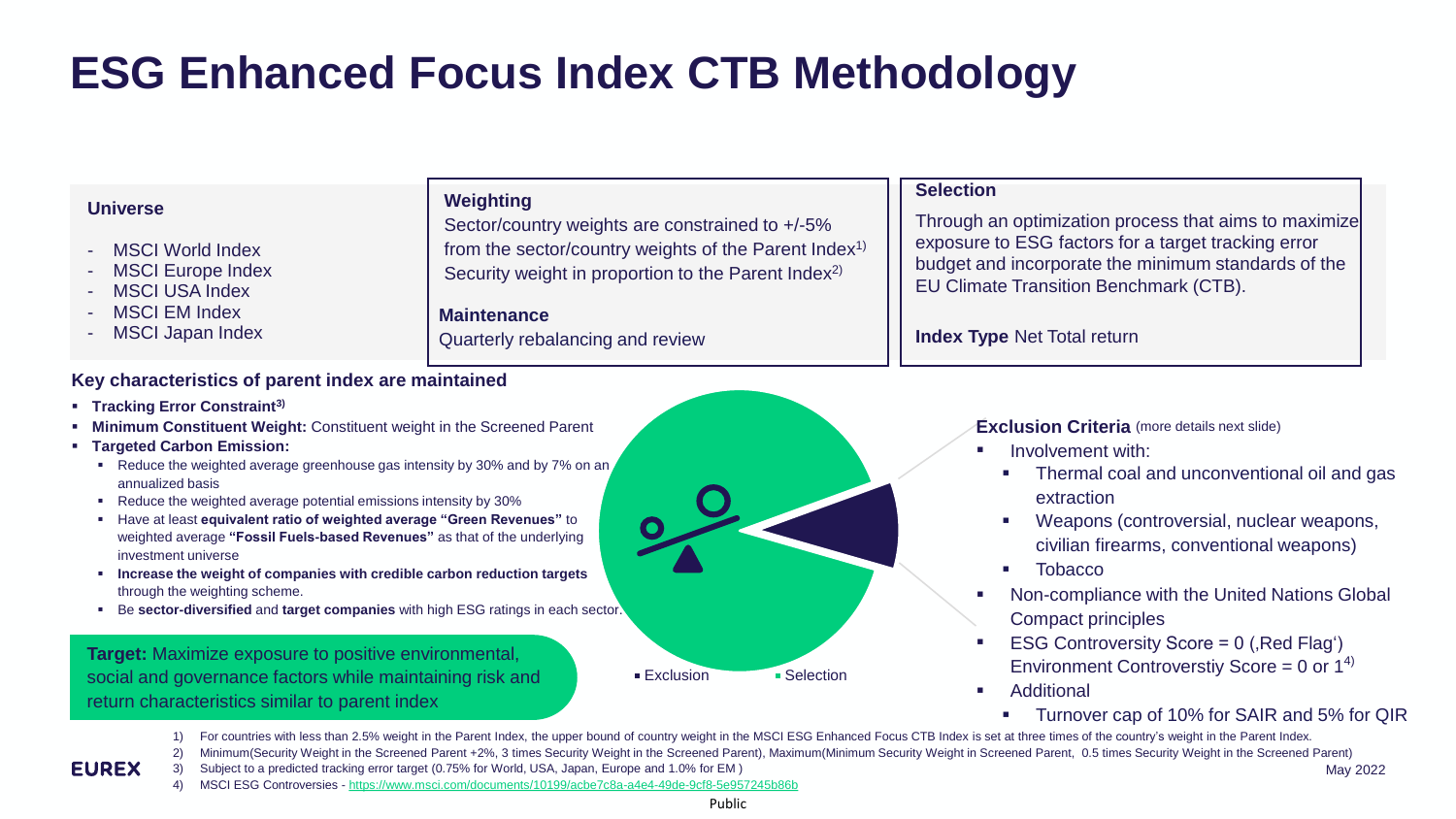### **Overview of the MSCI ESG Screens (exclusions)**



#### **Thermal Coal**

- Companies deriving 5% or more revenue from the mining of thermal coal and its sale to external parties. It excludes: revenue from metallurgical coal; coal mined for internal power generation intra-company sales of mined thermal coal; and revenue from coal trading.
- Companies deriving 5% or more revenue from the thermal coal based power generation.

#### **Unconventional Oil and Gas**

• All companies deriving 5% or more revenues from oil sands, oil shale, shale gas, shale oil, coal-seam gas, coal-bed methane as well as Arctic onshore/offshore reserves.



#### **Tobacco**

Companies classified as producer or deriving 5% or more aggregate revenue from production, distribution, retail and supply of tobacco-related products

#### **Controversial Weapons**

Companies with ties to cluster munitions, landmines, depleted uranium weapons, biological/chemical weapons, blinding lasers, non-detectable fragments and incendiary weapons

**Companies** 

- Classified as producer of firearms and small arms ammunition for civilian market
- Deriving 5% or more revenue from the distribution of firearms and small arms

#### **Civilian Firearms Nuclear Weapons**

All Companies connected with nuclear weapons as

• Manufacturer, provider of components or auxiliary services related to nuclear warheads and missiles; Assembler of delivery platforms for nuclear weapons



#### **UN Global Compact**

MSCI ESG Global Norms Screening is designed to help investors determine which publicly traded companies breach the standards of conduct enumerated by the United Nations Global Compact Principles, the United Nations Guiding Principles on Business and Human Rights, and the ILO Conventions. All companies determined as failing to comply with the UNGC principles are excluded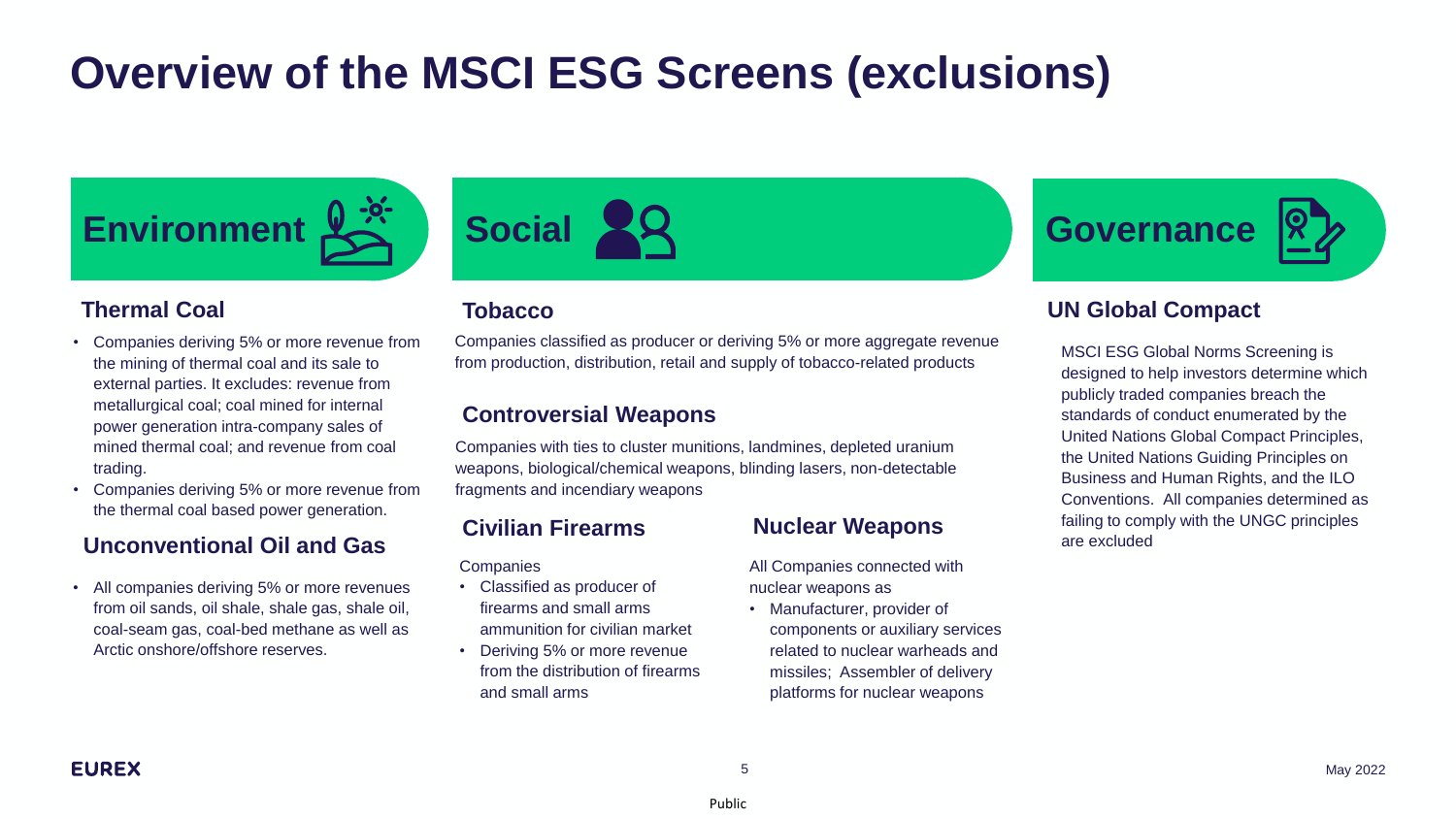### MSCI exclusion comparison

FREEPORT MCMORAN B 0.09 NORTHROP GRUMMAN CORP 0.09 ANGLO AMERICAN 0.08 CANADIAN NAT RESOURCES 0.08

**EUREX** 



May 2022

6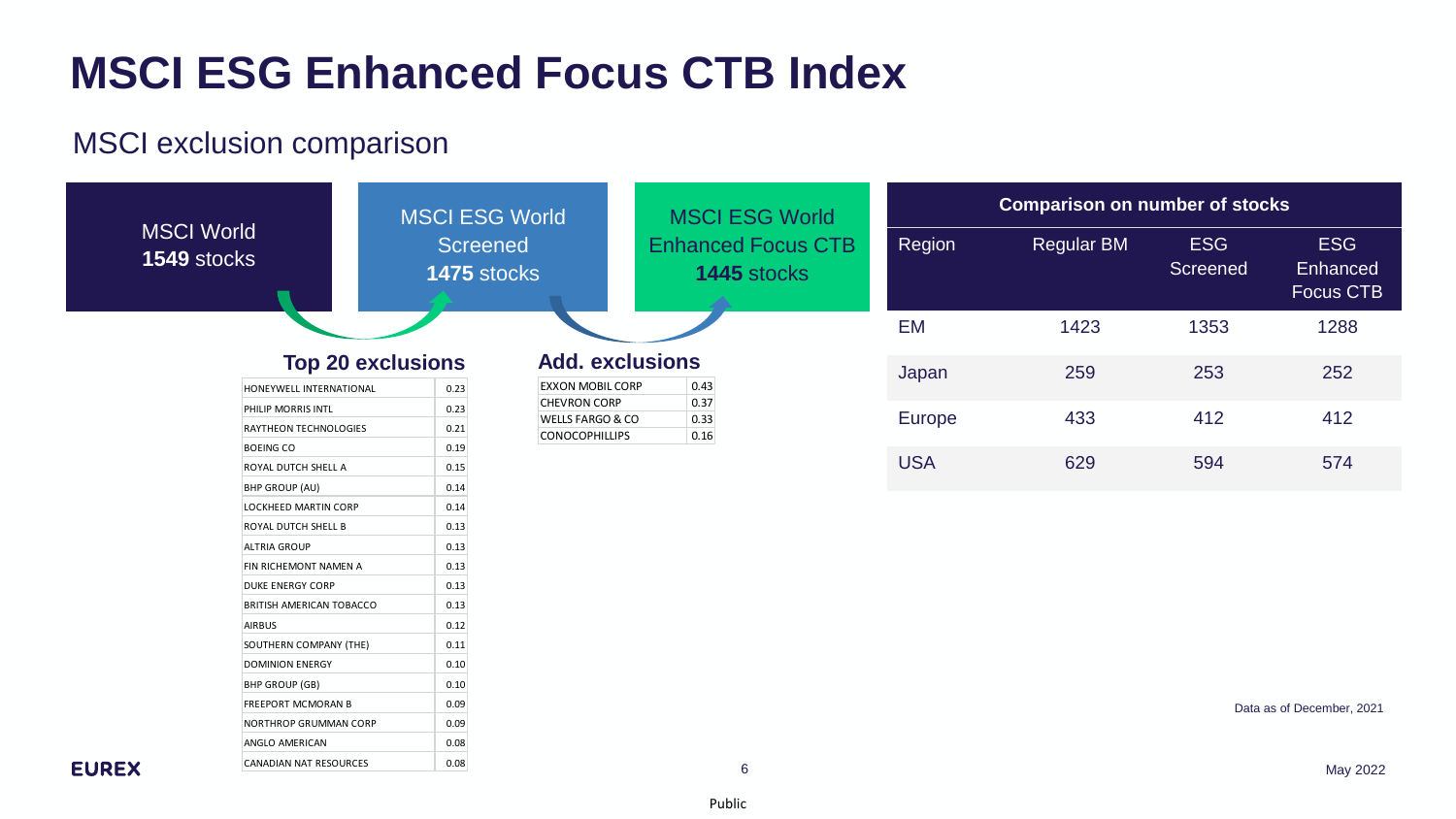### MSCI World – Weighting comparison\*

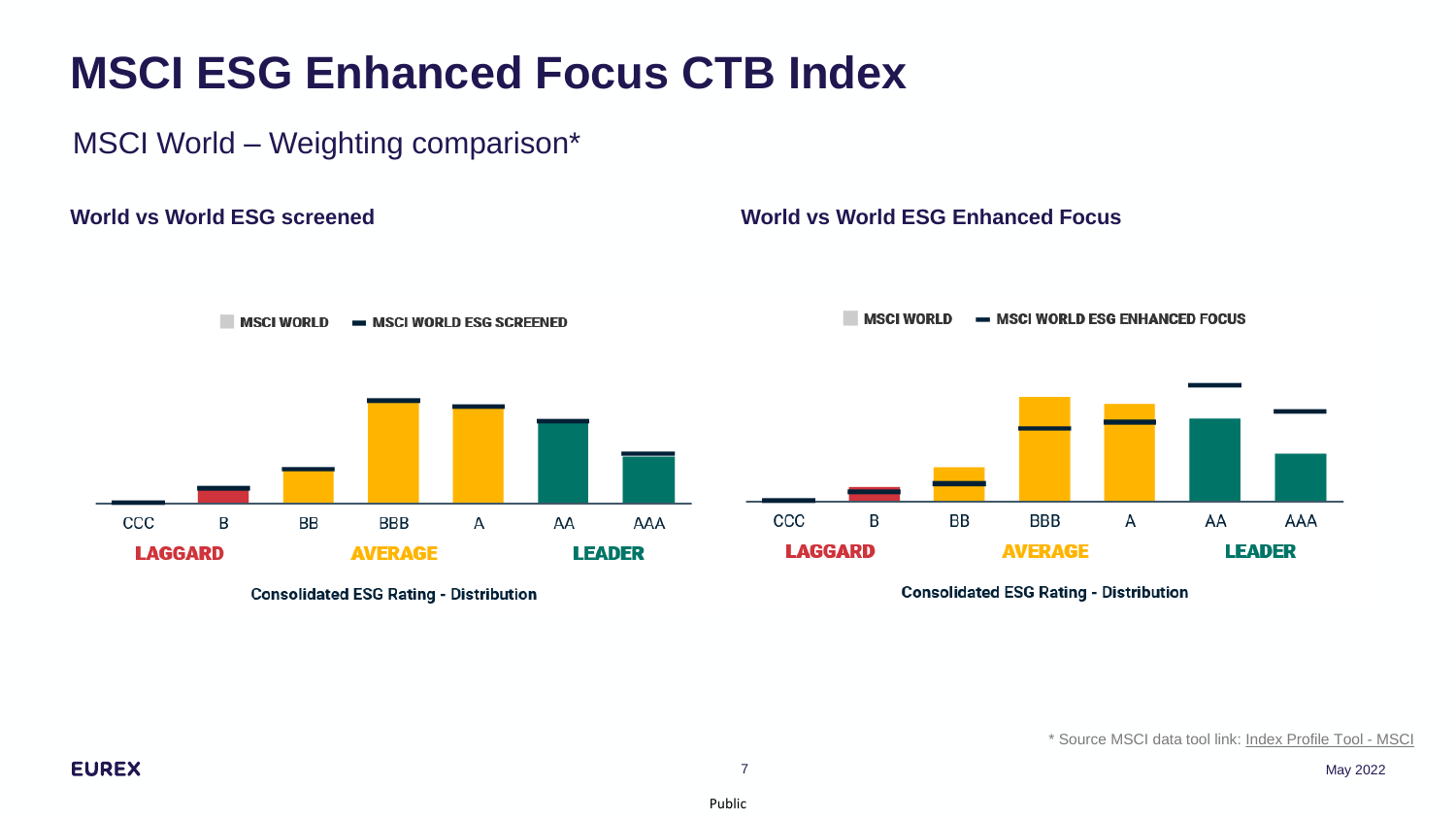### MSCI EM – Weighting comparison\*



**Consolidated ESG Rating - Distribution** 

#### **EM vs EM ESG screened EM vs EM ESG Enhanced Focus**



**Consolidated ESG Rating - Distribution**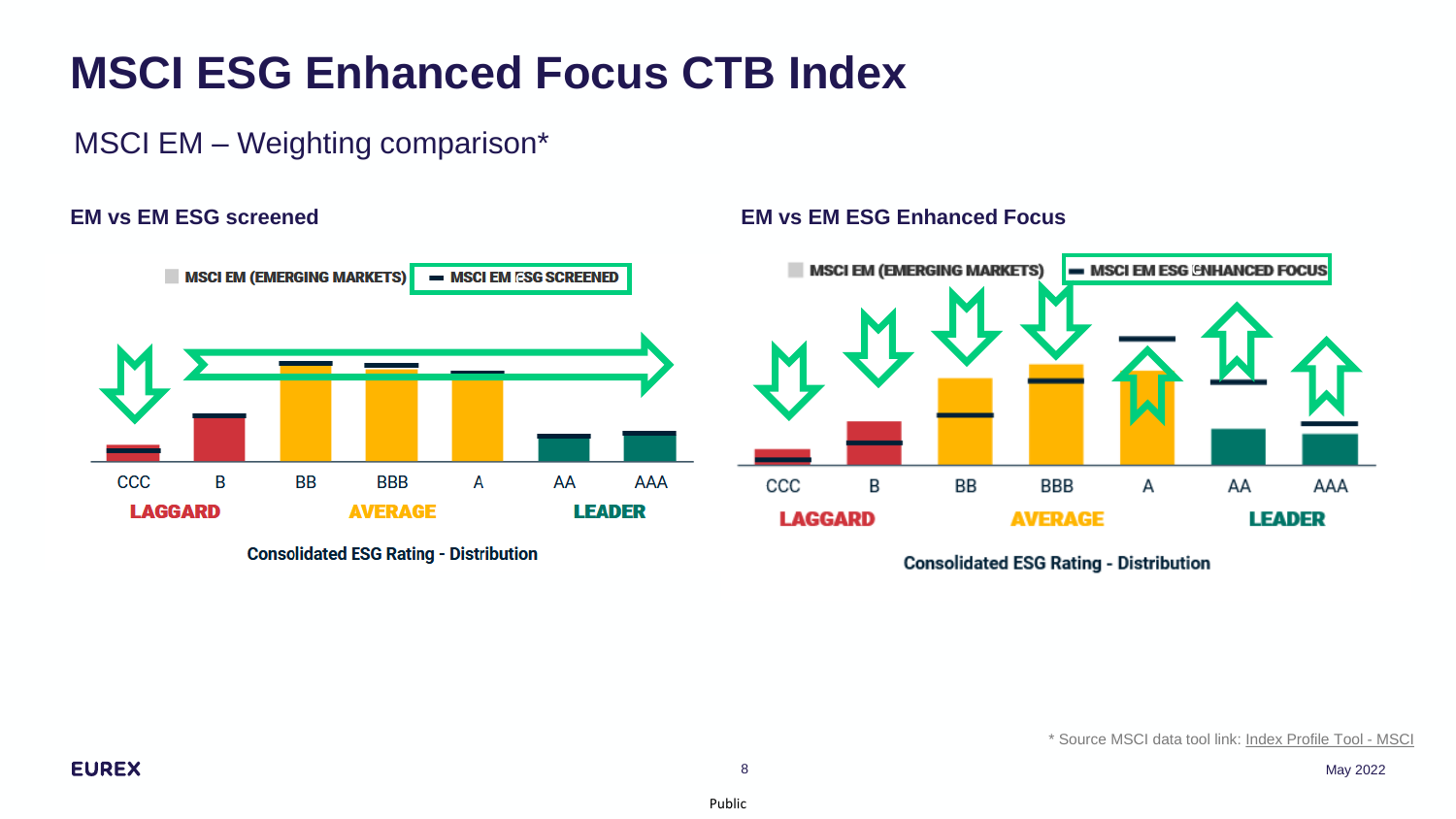### MSCI World – Weighting comparison



- Weightings in screened are all higher than in Parent index, as it is same weighting methodology, but less stocks
- For Enhanced Focus, the weighting can be higher or lower than in Parent index
- **The weighting differences can be** substantial: certain weights in the Enhanced Focus are between -75% and +200% different towards screened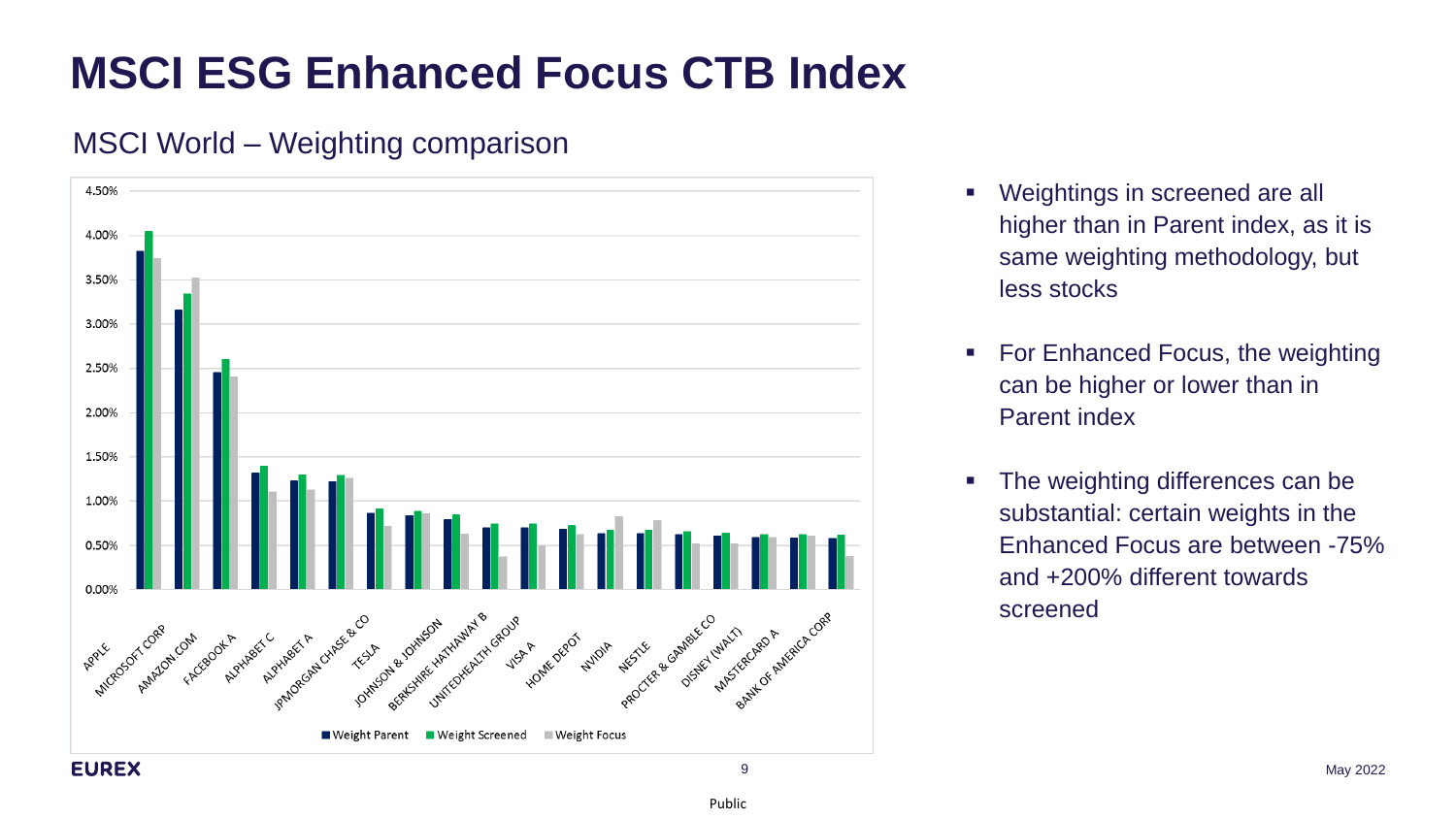

Public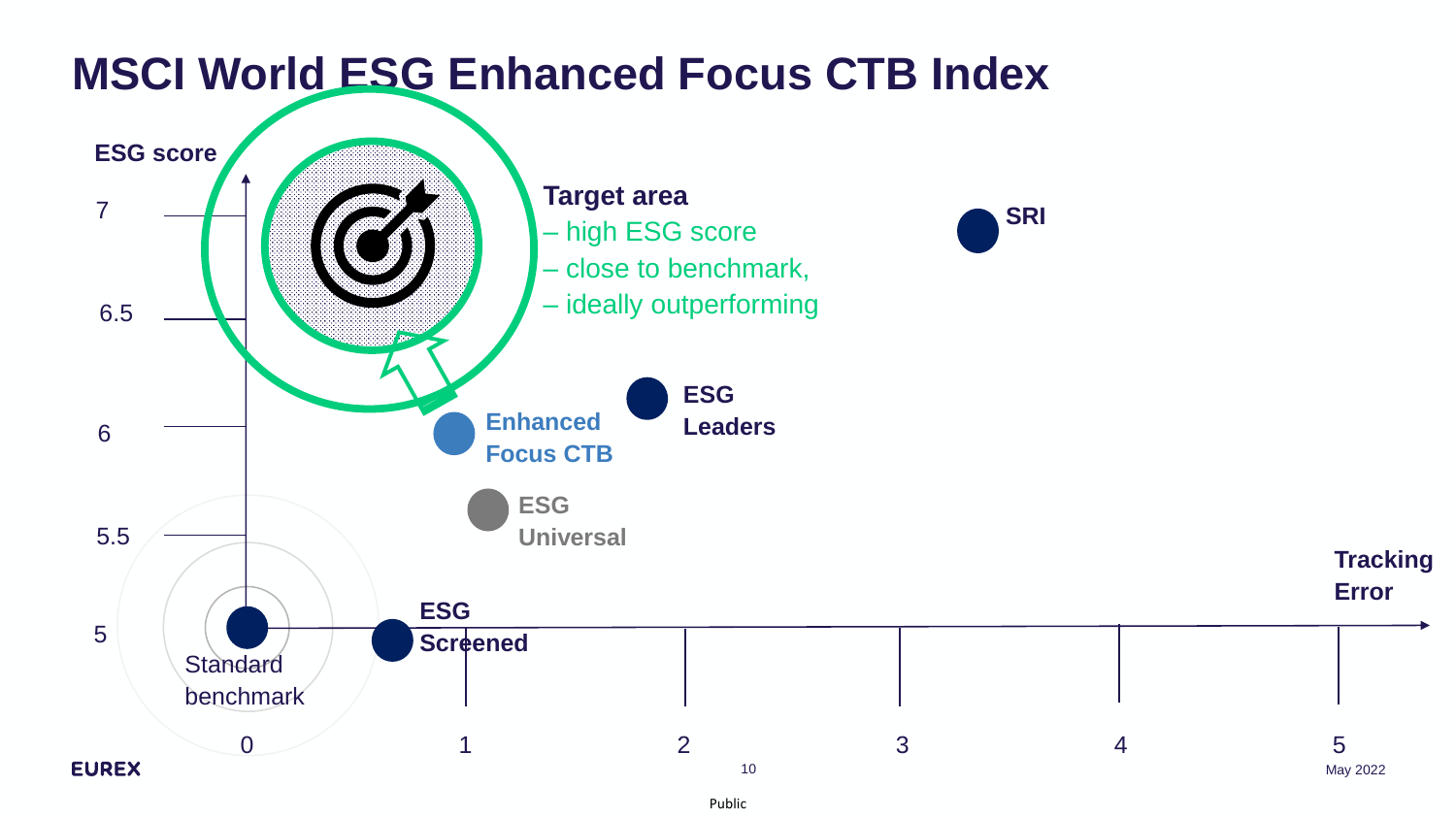

Public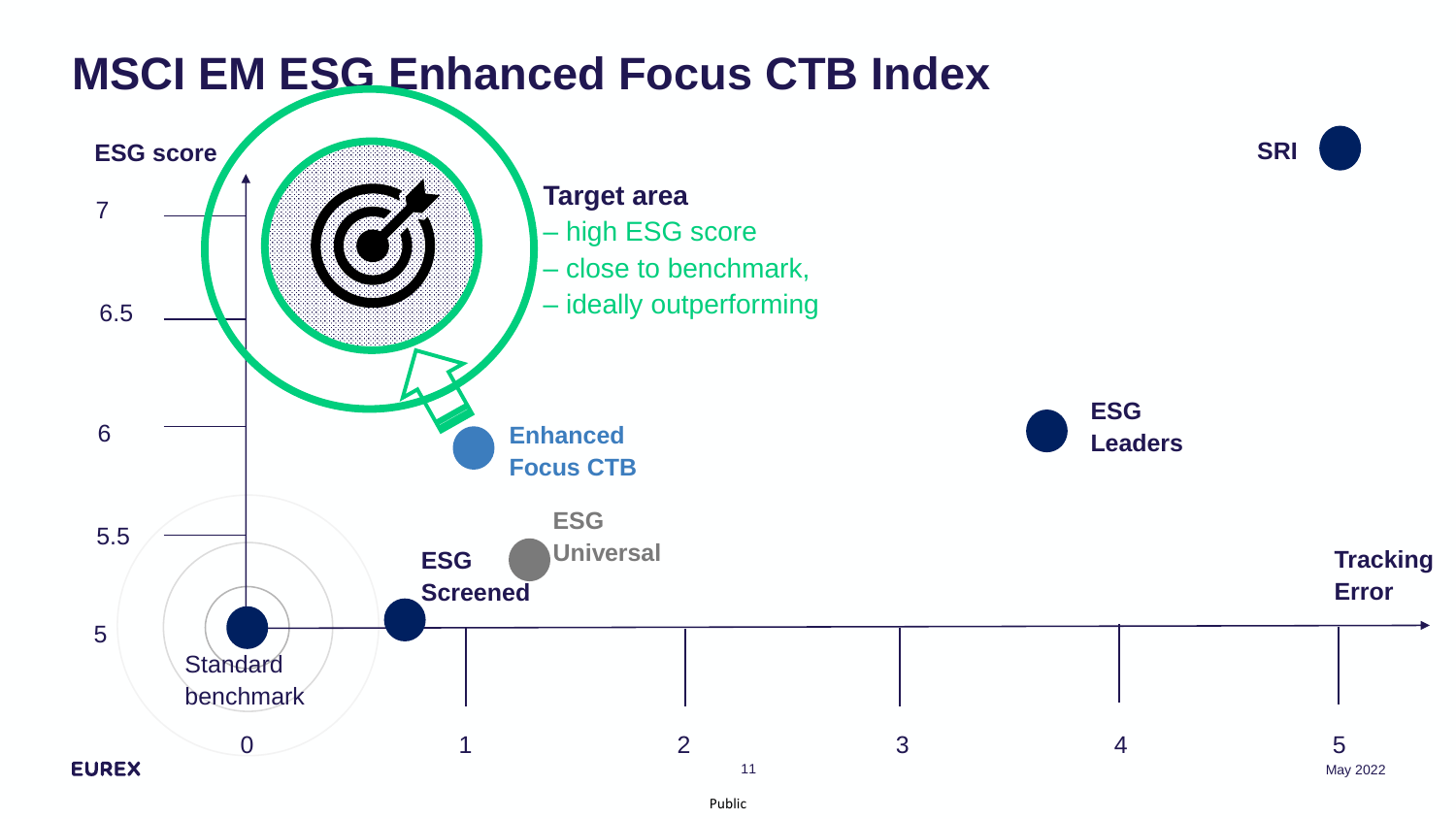#### **ANNUAL PERFORMANCE (%) CUMULATIVE INDEX PERFORMANCE - NET RETURNS (USD)** (MAY 2013 - FEB 2022) **MSCI Emerging Markets ESG MSCI Emerging** Year **Enhanced Markets Focus CTB** - MSCI Emerging Markets ESG Enhanced Focus CTB 2021  $-2.09$  $-2.54$ - MSCI Emerging Markets 200 2020 19.62 18.31 2019 17.86 18.42 2018  $-14.02$  $-14.57$ 2017 38.43 37.28 150 2016 11.81 11.19 2015  $-12.97$  $-14.92$ 2014 0.09  $-2.19$ 100 50 May 13 Feb 14 Nov 14 Aug 15 Jul 18 Sep 20 Apr 16 Jan 17 **Oct 17** Mar 19 **Dec 19 lun 21** Feb 22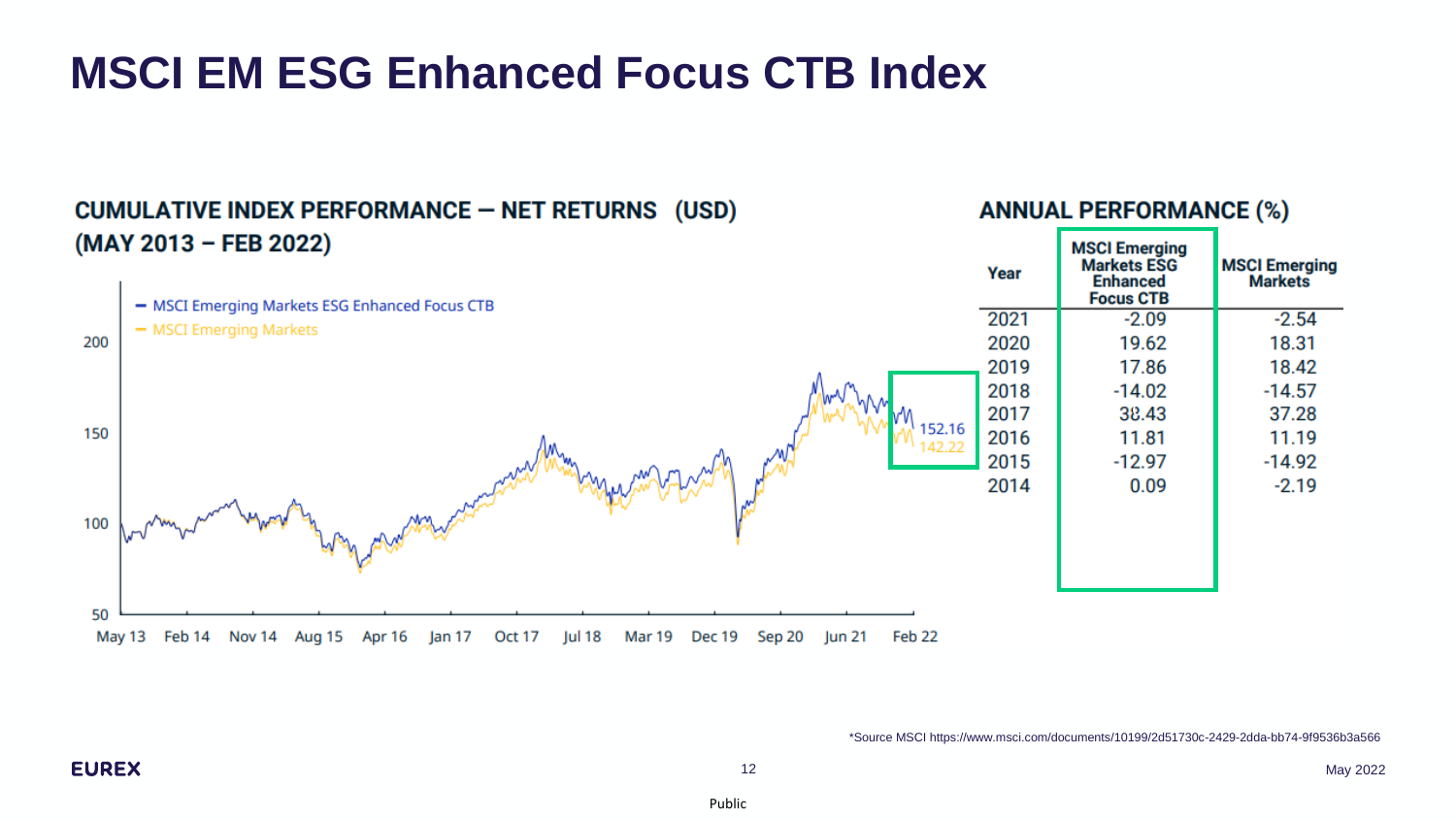### **ESG Enhanced Focus CTB Index methodology**

| <b>Parameters / Index</b>                             |                                                            | <b>MSCI ESG Enhanced Focus CTB*</b>                                                                                                                                                                                                                                                                               |  |  |  |  |  |  |  |
|-------------------------------------------------------|------------------------------------------------------------|-------------------------------------------------------------------------------------------------------------------------------------------------------------------------------------------------------------------------------------------------------------------------------------------------------------------|--|--|--|--|--|--|--|
| <b>Index Objective</b>                                |                                                            | Designed to maximize its exposure to positive environmental, social and governance (ESG) factors while reducing the<br>carbon equivalent exposure to carbon dioxide (CO2) and other greenhouse gases (GHG) as well as its exposure to<br>potential emissions risk of fossil fuel reserves by thirty percent (30%) |  |  |  |  |  |  |  |
| <b>Selection (Optimization + Screens)</b>             |                                                            | Utilizes optimization with an aim to maximize exposure to high ESG ratings for a specific tracking error target<br>Screens: Tobacco, Controversial Weapons, Thermal Coal, Civilian Firearms, Nuclear Weapons, Unconventional                                                                                      |  |  |  |  |  |  |  |
|                                                       |                                                            | Oil and Gas, ESG Red Flags, Missing ESG Controversy Score, ESG Score or ESG Rating & Companies failing to<br>comply with UN Global compact principles*                                                                                                                                                            |  |  |  |  |  |  |  |
| <b>Screened Parent</b>                                |                                                            | The Screened Parent is constructed by excluding securities from Parent Index based on the exclusion criteria as per<br>$\bullet$<br>screens. The security weights are then normalized to 100%.                                                                                                                    |  |  |  |  |  |  |  |
|                                                       | <b>Tracking Error Constraint</b>                           | Subject to a predicted tracking error target (0.75% for World, USA, Japan, EMU, Europe and 1.0% for EM)                                                                                                                                                                                                           |  |  |  |  |  |  |  |
|                                                       | <b>Sector Weights</b>                                      | • Sector weights are constrained to +/-5% from the sector weights of the Parent Index                                                                                                                                                                                                                             |  |  |  |  |  |  |  |
|                                                       | <b>Country Weights</b>                                     | Country weights are constrained to +/-5% from country weights of the Parent Index*                                                                                                                                                                                                                                |  |  |  |  |  |  |  |
|                                                       | <b>Security Weight Upper Bound</b>                         | . Minimum (Security Weight in the Screened Parent +2%, 5 times Security Weight in the Screened Parent)                                                                                                                                                                                                            |  |  |  |  |  |  |  |
|                                                       | <b>Security Weight Lower Bound</b>                         | Maximum (Minimum Security Weight in Screened Parent, 0.25 times Security Weight in the Screened Parent)<br>$\bullet$                                                                                                                                                                                              |  |  |  |  |  |  |  |
|                                                       | <b>Minimum Constituent Weight</b>                          | • Minimum constituent weight in the Screened Parent                                                                                                                                                                                                                                                               |  |  |  |  |  |  |  |
|                                                       | <b>Turnover</b>                                            | Turnover cap of 10% for SAIR and 5% for QIR as part of optimization constraints                                                                                                                                                                                                                                   |  |  |  |  |  |  |  |
|                                                       |                                                            | Greenhouse Gas (GHG) Intensity (Scope 1+2+3) 30% to parent index (Minimum average reduction of 7% per annum)<br>$\bullet$<br>Minimum active weight in High Climate Impact Sector of 0%                                                                                                                            |  |  |  |  |  |  |  |
| Key characteristics of<br>parent index are maintained | <b>Transition &amp; Physical</b><br><b>Risk Objectives</b> | Minimum Increase in aggregate weight in companies setting targets relative to the aggregate weight of such companies in<br>the Parent Index of 10%                                                                                                                                                                |  |  |  |  |  |  |  |
|                                                       |                                                            | Minimum reduction in Weighted Average Potential Emissions Intensity of 30%<br>$\bullet$                                                                                                                                                                                                                           |  |  |  |  |  |  |  |
|                                                       |                                                            | • Minimum ratio of Weighted Average Green Revenue/ Weighted Average Fossil fuels-based Revenue at least equal                                                                                                                                                                                                     |  |  |  |  |  |  |  |
|                                                       |                                                            | *Source: https://www.msci.com/eqb/methodology/meth_docs/MSCI_ESG_Enhanced_Focus_Indexes_CTB_Methodology_Nov2021.pdf                                                                                                                                                                                               |  |  |  |  |  |  |  |
| <b>EUREX</b>                                          |                                                            | 13<br>April 2022                                                                                                                                                                                                                                                                                                  |  |  |  |  |  |  |  |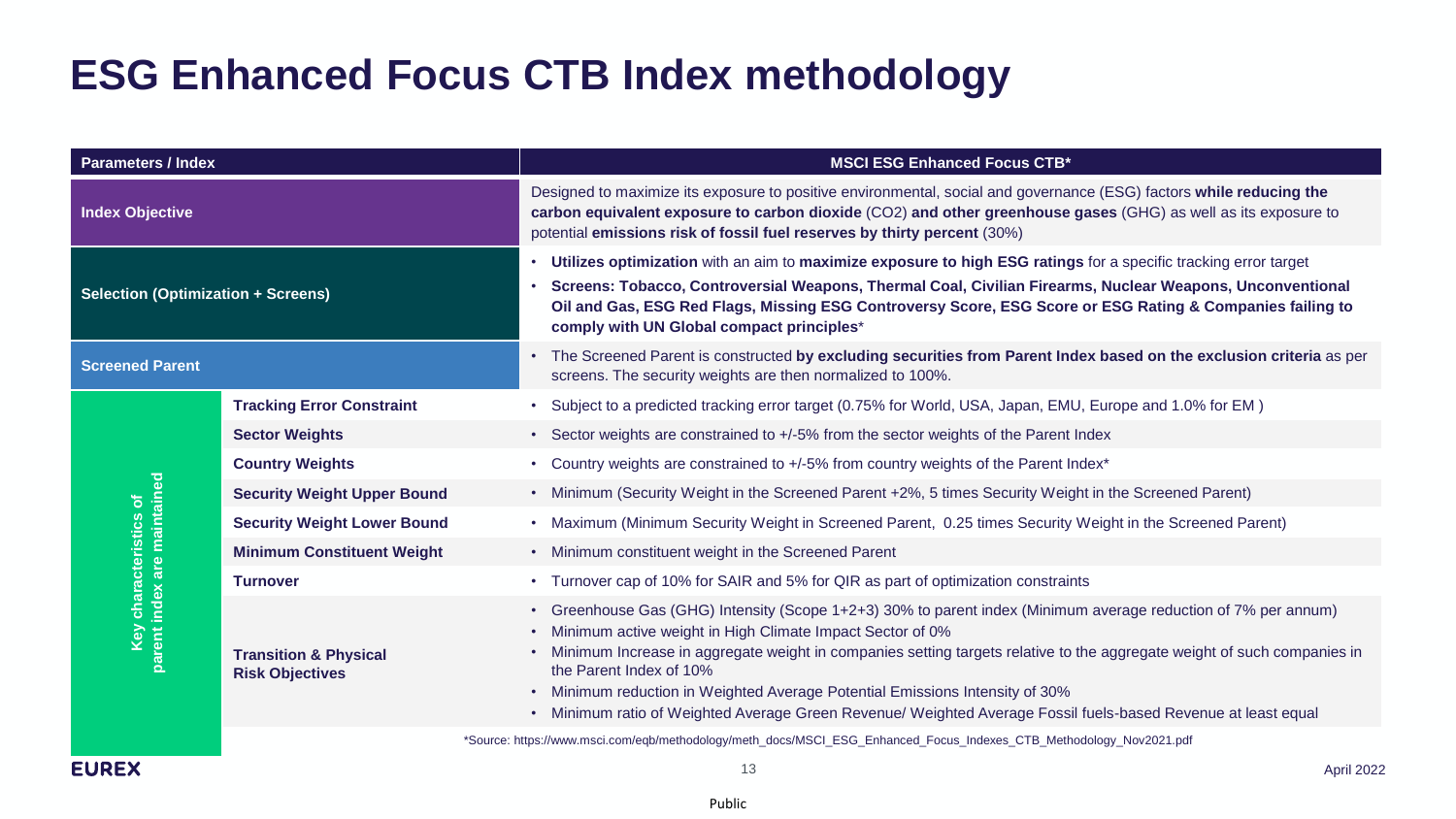### **MSCI - Product Specifications ESG Derivatives**

|                                                       | <b>Benchmark Futures</b> |                                       |                            |                |                      |                       |                                                    | <b>ESG Futures</b>                              |                                                      |                                                    |                                      |                                                                 |                                                                                  |                                                                                  |                                                                                                                                             |                                                                            |                                                      |                                                 |                                           |                                                                     | <b>Options on ETFs</b>                                                            |                                                                          |                                                                             |  |
|-------------------------------------------------------|--------------------------|---------------------------------------|----------------------------|----------------|----------------------|-----------------------|----------------------------------------------------|-------------------------------------------------|------------------------------------------------------|----------------------------------------------------|--------------------------------------|-----------------------------------------------------------------|----------------------------------------------------------------------------------|----------------------------------------------------------------------------------|---------------------------------------------------------------------------------------------------------------------------------------------|----------------------------------------------------------------------------|------------------------------------------------------|-------------------------------------------------|-------------------------------------------|---------------------------------------------------------------------|-----------------------------------------------------------------------------------|--------------------------------------------------------------------------|-----------------------------------------------------------------------------|--|
|                                                       | <b>MSCI</b><br>World     |                                       | MSCI EM MSCI EAFE MSCI USA |                | <b>MSCI</b><br>Japan | <b>MSCI</b><br>Europe | <b>MSCI</b><br><b>World ESG</b><br><b>Screened</b> | <b>MSCI EM</b><br><b>ESG</b><br><b>Screened</b> | <b>ISCI EAFE</b><br><b>ESG</b><br><b>Screened</b>    | <b>MSCI USA</b><br><b>ESG</b><br>Screened Screened | <b>MSCI</b><br><b>Japan ESG</b>      | <b>MSCI</b><br><b>Norld ESG</b><br>Enhanced<br><b>OCUS CTB</b>  | <b>MSCI EM</b><br><b>ESG</b><br><b>Enhanced</b><br><b>Focus CTB</b>              | <b>MSCI</b><br><b>Japan ESG</b><br><b>Enhanced</b><br><b>Focus CTB Focus CTI</b> | MSCI US/<br><b>ESG</b><br><b>Enhance</b>                                                                                                    | <b>MSCI</b><br><b>Europe</b><br><b>ESG</b><br>Enhanced<br><b>Focus CTE</b> | <b>MSCI EM</b><br><b>Asia ESG</b><br><b>Screened</b> | <b>MSCI</b><br><b>Europe</b><br>ESG<br>Screened | <b>MSCI EMI</b><br>ESG<br><b>Screened</b> | <b>iShares MSCI</b><br>World<br><b>ESG Enhanced</b><br><b>UCITS</b> | <b>iShares</b><br><b>MSCI EM</b><br><b>ESG</b><br><b>Enhanced</b><br><b>UCITS</b> | <b>iShares MSCI</b><br><b>USA</b><br><b>ESG Enhanced</b><br><b>UCITS</b> | <b>iShares MSCI</b><br><b>Europe</b><br><b>ESG Enhanced</b><br><b>UCITS</b> |  |
| <b>EUREX</b><br><b>Product</b><br>Code                | <b>FMWO</b>              | <b>FMEM</b>                           | <b>FMFA</b>                | <b>FMUS</b>    | <b>FMJP</b>          | <b>FMEU</b>           | <b>FMSW</b>                                        | <b>FMSM</b>                                     | <b>FMSF</b>                                          | <b>FMSU</b>                                        | <b>FMSJ</b>                          | <b>FMFW</b>                                                     | <b>FMFE</b>                                                                      | <b>FMFJ</b>                                                                      | <b>FMFU</b>                                                                                                                                 | <b>FMFO</b>                                                                | <b>FMSS</b>                                          | <b>FMSR</b>                                     | <b>FMSO</b>                               | <b>EEWD</b>                                                         | <b>EEDM</b>                                                                       | <b>EEDS</b>                                                              | <b>EMNU</b>                                                                 |  |
| <b>Currency</b>                                       |                          |                                       | <b>USD</b>                 |                |                      | <b>EUR</b>            |                                                    |                                                 |                                                      |                                                    | <b>USD</b>                           |                                                                 |                                                                                  |                                                                                  |                                                                                                                                             | <b>EUR</b>                                                                 | <b>USD</b>                                           | <b>EUR</b>                                      |                                           |                                                                     | <b>USD</b>                                                                        |                                                                          | <b>EUR</b>                                                                  |  |
| <b>Index Type</b>                                     |                          |                                       |                            |                |                      |                       |                                                    |                                                 |                                                      | <b>NTR</b>                                         |                                      |                                                                 |                                                                                  |                                                                                  |                                                                                                                                             |                                                                            |                                                      |                                                 |                                           |                                                                     |                                                                                   |                                                                          |                                                                             |  |
| <b>Bloomberg</b><br><b>Prod. Code</b>                 | <b>ZWPA</b>              | <b>ZTSA</b>                           | <b>FFAA</b>                | <b>ZSOA</b>    | <b>FMIA</b>          | <b>ZRPA</b>           | <b>HRLA</b>                                        | <b>HRRA</b>                                     | <b>HRWA</b>                                          | <b>HRIA</b>                                        | <b>HRYA</b>                          | <b>SJYA</b>                                                     | <b>SHRA</b>                                                                      | <b>SHWA</b>                                                                      | <b>SICA</b>                                                                                                                                 | <b>SHSA</b>                                                                | <b>MUYA</b>                                          | <b>AUEA</b>                                     | <b>UMEA</b>                               | <b>EEWD LN</b>                                                      | <b>EEDM LN</b>                                                                    | <b>EEDS LN</b>                                                           | <b>EMNU GY</b>                                                              |  |
| <b>Bloomberg</b><br><b>Index Code</b>                 |                          | NDDUWI NDUEEGF                        | <b>NDDUEAF</b><br>E        |                |                      |                       |                                                    |                                                 |                                                      |                                                    |                                      |                                                                 |                                                                                  |                                                                                  | NDDUUS NDDUJN MSDEE15N NU721415 NU728007 NU728974 NU721417 NU721420 NU723911 NU723916 NU723913 NU723912 NE723914 NU733561 NE721416 NE721421 |                                                                            |                                                      |                                                 |                                           | <b>EEWD LN</b>                                                      | <b>EEDM LN</b>                                                                    | <b>EEDS LN</b>                                                           | <b>EMNU GY</b>                                                              |  |
| <b>Reuters</b><br><b>Product</b><br>Code              | 0#FMWO                   | 0#FMEM                                | 0#FMFA                     | 0#FMUS         | 0#FMJP               | 0#FMEU                | 0#FMSW                                             | 0#FMSM                                          | 0#FMSF                                               | 0#FMSU                                             | 0#FMSJ                               | 0#FMFW                                                          | 0#FMEE                                                                           | 0#FMFJ                                                                           | 0#FMFU                                                                                                                                      | 0#FMFO                                                                     | 0#FMSS                                               | 0#FMSR                                          | 0#FMSO                                    | EEWD.L                                                              | EEDM.L                                                                            | EEDS.L                                                                   | EMNU.DE                                                                     |  |
| <b>Contract</b><br>months                             |                          |                                       |                            |                |                      |                       |                                                    |                                                 |                                                      | Up to 36 months; quarterly months                  |                                      |                                                                 |                                                                                  |                                                                                  |                                                                                                                                             |                                                                            |                                                      |                                                 |                                           |                                                                     |                                                                                   |                                                                          |                                                                             |  |
| <b>Multiplier</b>                                     | 10 <sup>°</sup>          | 100                                   | 10 <sup>°</sup>            | 10             | 10                   | 100                   | 10                                                 | 10                                              | 10                                                   | 10 <sup>°</sup>                                    | 10                                   | 10                                                              | 10                                                                               | 10                                                                               | 10                                                                                                                                          | 10                                                                         | 20                                                   | 10                                              | 10                                        | 1000                                                                | 1000                                                                              | 1000                                                                     | 1000                                                                        |  |
| <b>Tick Size</b><br>(order book)                      |                          | 0.1                                   | $\overline{1}$             | $\overline{1}$ | $\overline{1}$       | 0.05                  | 0.5                                                | 0.5                                             | 0.5                                                  | 0.5                                                | 0.5                                  | 0.5                                                             | 0.5                                                                              | 0.5                                                                              | 0.5                                                                                                                                         | 0.5                                                                        | 0.5                                                  | 0.5                                             | 0.5                                       | 0.01                                                                | 0.01                                                                              | 0.01                                                                     | 0.01                                                                        |  |
| <b>Tick Value,</b><br>in currency                     | <b>10 USD</b>            | <b>10 USD</b>                         | <b>10 USD</b>              | <b>10 USD</b>  | <b>10 USD</b>        | 5 EUR                 | 5 USD                                              | 5 USD                                           | 5 USD                                                | 5 USD                                              | 5 USD                                | 5 USD                                                           | 5 USD                                                                            | 5 USD                                                                            | 5 USD                                                                                                                                       | 5 EUR                                                                      | <b>10 USD</b>                                        | 5 EUR                                           | 5 EUR                                     | <b>10 USD</b>                                                       | <b>10 USD</b>                                                                     | <b>10 USD</b>                                                            | <b>10 EUR</b>                                                               |  |
| <b>Minimum</b><br><b>Block Trade</b>                  | 100                      | 50                                    |                            | 10             | 50                   | 250                   | 100                                                | 50                                              | 50                                                   | 100                                                | 50                                   |                                                                 |                                                                                  |                                                                                  |                                                                                                                                             | $\overline{1}$                                                             |                                                      | $\overline{1}$                                  |                                           | 500                                                                 | 500                                                                               | 500                                                                      | 500                                                                         |  |
| <b>Contract</b><br>value, in<br>currency <sup>*</sup> | 85K                      | 53K                                   | 67K                        | 116K           | 67K                  | 28K                   | 29K                                                | 15K                                             | 20K                                                  | 38K                                                | 20K                                  | 26K                                                             | 14K                                                                              | 19K                                                                              | 34K                                                                                                                                         | 20K                                                                        | 38K                                                  | 24K                                             | 24K                                       | 7K                                                                  | 5K                                                                                | 8K                                                                       | 6K                                                                          |  |
| <b>CFTC</b><br><b>Approved</b>                        |                          |                                       |                            |                |                      |                       |                                                    |                                                 | Yes                                                  |                                                    |                                      |                                                                 |                                                                                  |                                                                                  |                                                                                                                                             |                                                                            |                                                      |                                                 |                                           |                                                                     | No                                                                                |                                                                          |                                                                             |  |
| Underlying<br><b>Factsheet</b>                        |                          | MSCI World MSCI EM MSCI EAFE MSCI USA |                            |                | <b>MSCI</b><br>Japan | <b>MSC</b><br>Europe  | <b>MSCI World</b><br><b>ESG</b><br>Screened        | <b>ESG</b><br>Screened                          | MSCI EM MSCI EAFE MSCI USA<br><b>ESG</b><br>Screened | <b>ESG</b><br>Screened                             | <b>MSCI</b><br>Japan ESG<br>Screened | <b>MSCI World</b><br><b>ESG</b><br>Enhanced<br><b>Focus CTB</b> | <b>MSCI</b><br>Emerging<br><b>Markets</b><br>ESG<br>Enhanced<br><b>Focus CTB</b> | <b>MSCI</b><br>Japan ESG<br>Enhanced<br>Focus CTB Focus CTB                      | <b>MSCI USA</b><br><b>ESG</b><br>Enhanced                                                                                                   | <b>MSCI</b><br>Europe<br><b>ESG</b><br>Enhanced<br>Focus CTB               | <b>MSCI EM</b><br>Asia ESG<br>Screened               | <b>MSC</b><br>Europe<br>ESG<br><b>Screened</b>  | <b>MSCI EMU</b><br><b>ESG</b><br>Screened | <b>iShares MSC</b><br>World<br><b>ESG Enhanced</b><br><b>UCITS</b>  | <b>iShares</b><br><b>MSCI EM</b><br><b>ESG</b><br>Enhanced<br><b>UCITS</b>        | <b>iShares MSCI</b><br><b>USA</b><br><b>ESG Enhanced</b><br><b>UCITS</b> | <b>iShares MSCI</b><br>Europe<br><b>ESG Enhanced</b><br><b>UCITS</b>        |  |
|                                                       |                          |                                       |                            |                |                      |                       |                                                    |                                                 |                                                      |                                                    |                                      |                                                                 |                                                                                  |                                                                                  |                                                                                                                                             |                                                                            |                                                      |                                                 |                                           |                                                                     |                                                                                   |                                                                          | * as of May 5, 202                                                          |  |

*\** as of May 5, 2022 14 May 2022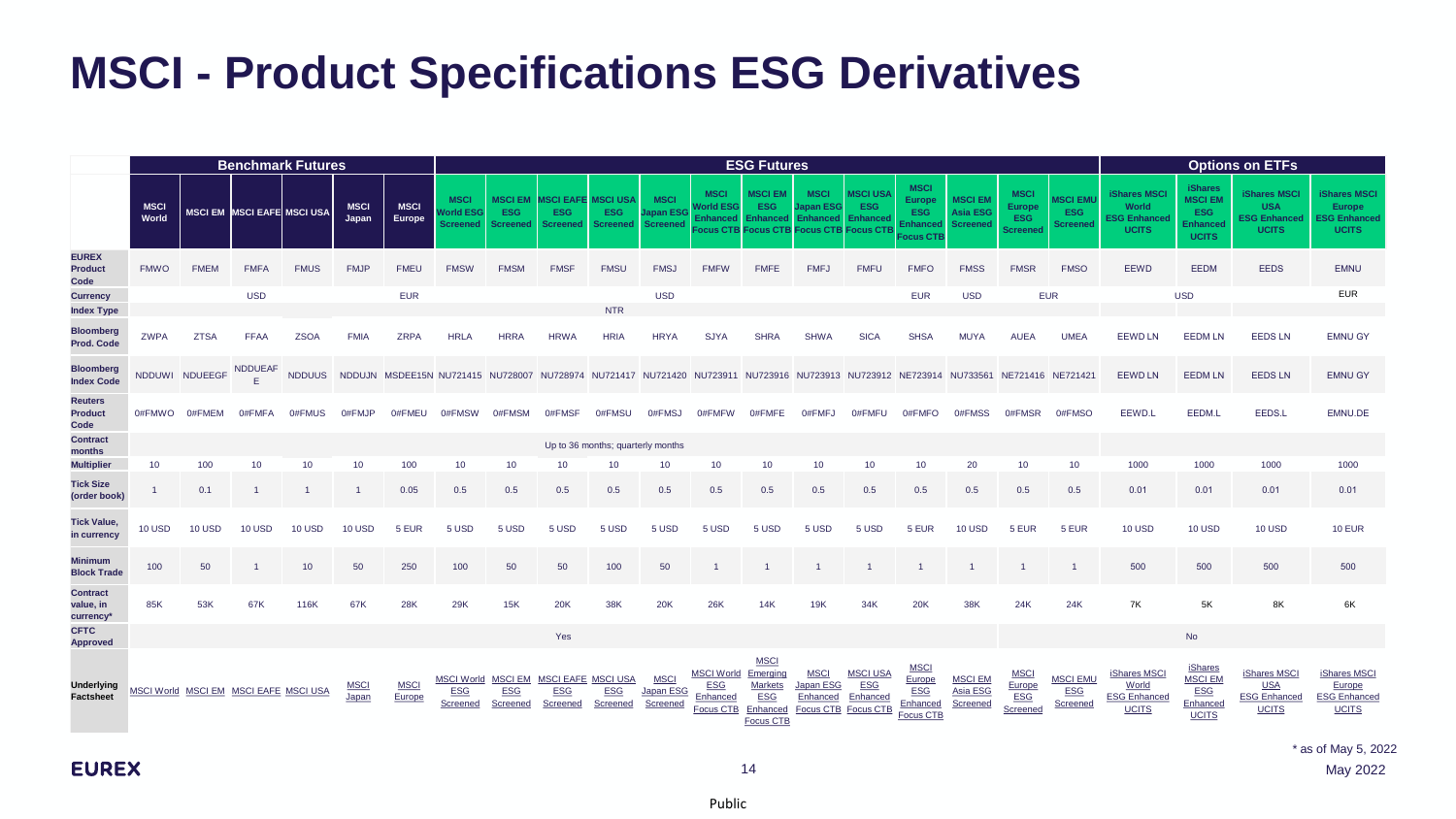### **Please contact for more information about ESG:**

#### **Ralf Huesmann**

Equity & Index Product Design

T: +49 (0)69 2 11-1 54 43 [ralf.huesmann@eurex.com](mailto:christine.heyde@eurex.com)

#### **Christine Heyde**

Equity & Index Product Design

T: +49 (0)69 2 11-1 56 98 [christine.heyde@eurex.com](mailto:ralf.huesmann@eurexchange.com)

#### **Rachna Mathur**

**Achim Stefan Karle**

Equity & Index Sales America

T: +1 212 309- 9308 [rachna.mathur@eurex.com](mailto:rachna.mathur@eurex.com) Equity & Index Sales EMEA

T: +49 (0)69 2 11-1 87 57 [achim.karle@eurex.com](mailto:achim.karle@eurex.com)